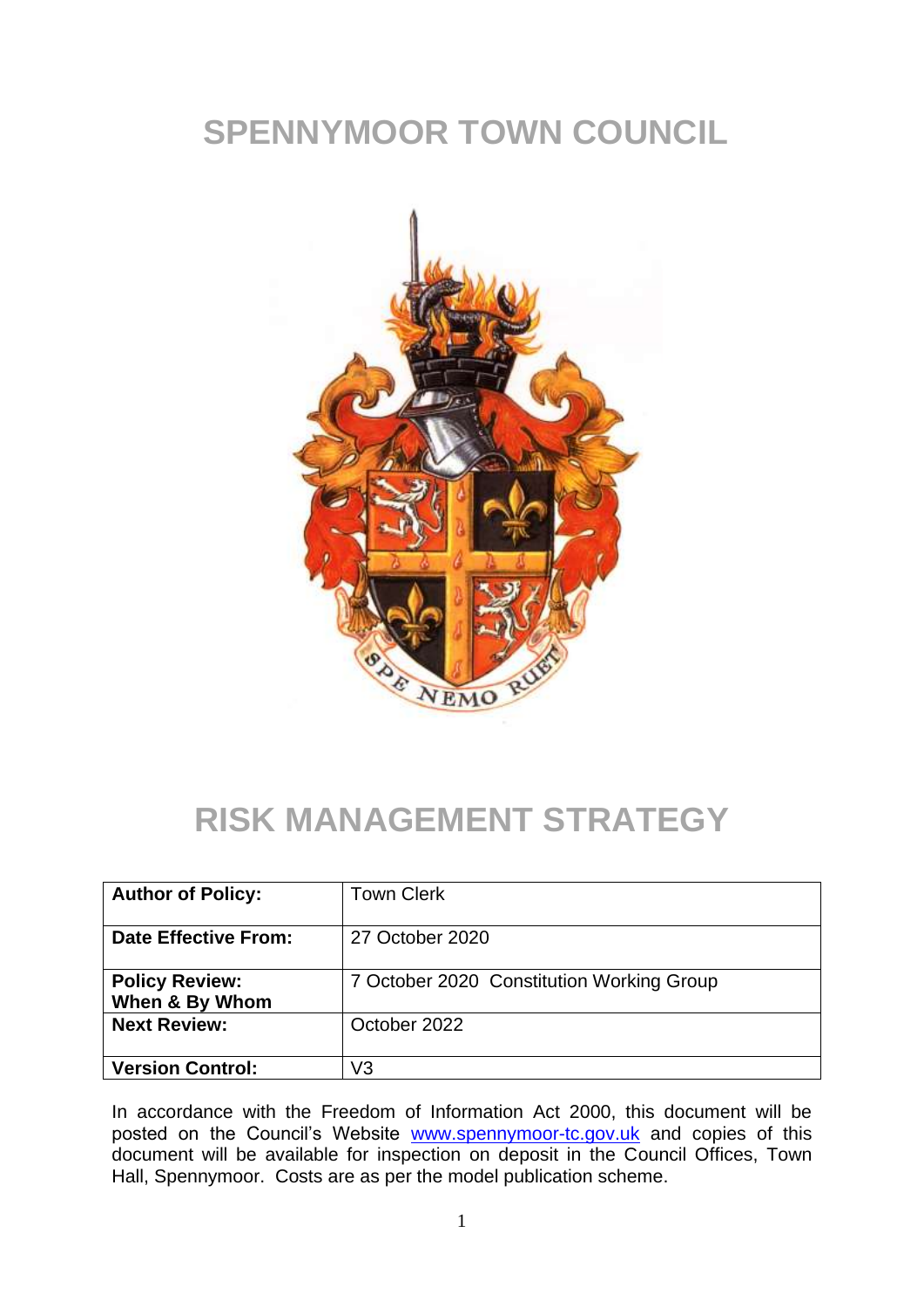# **RISK MANAGEMENT STRATEGY**

### **1. Introduction**

- 1.1 This document forms the Council's Risk Management Strategy. It sets out:
	- What is meant by risk management;
	- Why the Council needs a risk management strategy;
	- $\blacksquare$  The philosophy of the Council's risk management:
	- An overview of the methodology to be adopted and its links with existing processes;
	- A summary of the implementation timetable;
	- An outline of the associated roles of Members, Senior Officers and other employees; and,
	- A summary of future monitoring and reporting lines for risk management.
- 1.2 The objectives of this strategy are to:
	- **Further develop risk management and raise its profile across the** Council;
	- Integrate risk management into the culture of the organisation;
	- **Embed risk management through the ownership and management of** risk as part of all decision-making processes; and,
	- Manage risk in accordance with best practice.

#### **2 What is Risk Management?**

2.1 *Risk – 'Risk is the combination of the probability of an event and its consequence. Consequences can range from positive to negative.'*

*Risk Management – 'Process which aims to help organisations understand, evaluate and take action on all their risks with a view to increasing the probability of success and reducing the likelihood of failure.'*

Institute of Risk Management (IRM)

2.2 Risk management is an essential feature of good governance. An organisation that manages risk well is more likely to achieve its objectives. It is vital to recognise that risk management is not simply about health and safety, but applies to all aspects of the Council's work.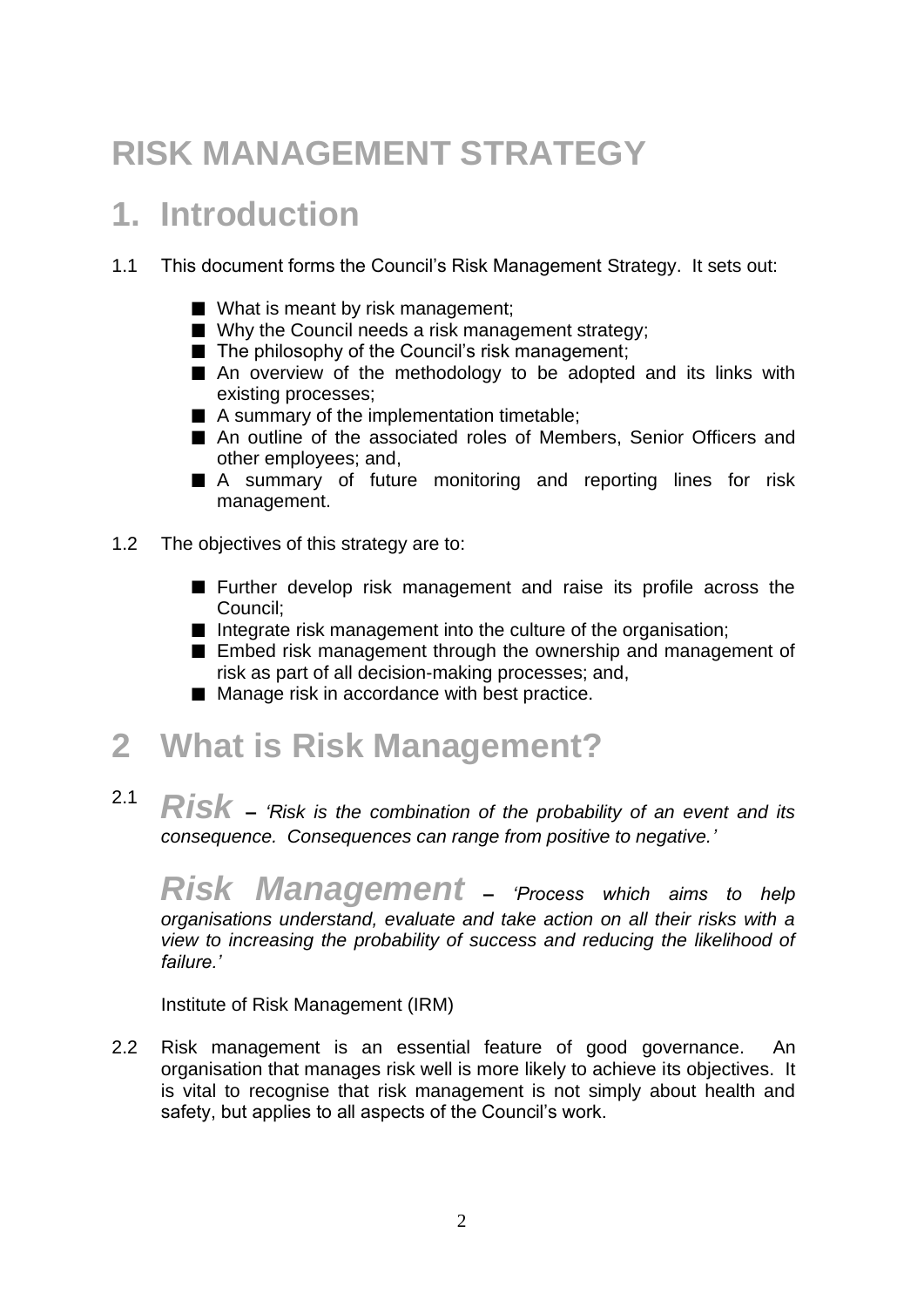2.3 Risks can be classified into various types but it is important to recognise that for all categories the direct financial losses may have less impact than the indirect costs such as disruption of normal working. The examples below are not exhaustive:

**Strategic Risk** - long-term adverse impacts from poor decisionmaking or poor implementation. Risks damage to the reputation of the Council, loss of public confidence, and in a worst-case scenario Principal Authority Intervention.

**Compliance Risk** - failure to comply with legislation, or laid down procedures or the lack of documentation to prove compliance. Risks exposure to prosecution, judicial review, employment tribunals, inability to enforce contracts.

**Financial Risk** - fraud and corruption, waste, excess demand for services, bad debts. Risk of additional audit investigation, objections to accounts, reduced service delivery, dramatically increased Council tax levels/impact on Council reserves.

**Operating Risk** - failure to deliver services effectively, malfunctioning equipment, hazards to service users, the general public or staff, damage to property. Risk of insurance claims, higher insurance premiums, lengthy recovery processes.

- 2.4 Not all these risks are insurable and for some the premiums may not be costeffective. Even where insurance is available, money may not be an adequate recompense. The emphasis should always be on eliminating or reducing risk, before costly steps to transfer risk to another party are considered.
- 2.5 Risk is not restricted to potential threats but can be connected with opportunities. Good risk management can facilitate proactive, rather than merely reactive or defensive responses. Measures to manage adverse risks are likely to help with managing positive ones.

### **3 Why does the Council need a Risk Management Strategy?**

- 3.1 Risk management strengthens the ability of the Council to achieve its objectives and enhance the value of services provided.
- 3.2 The Risk Management Strategy helps to ensure that all sections across the Council have an understanding of 'risk' and that the Council adopts a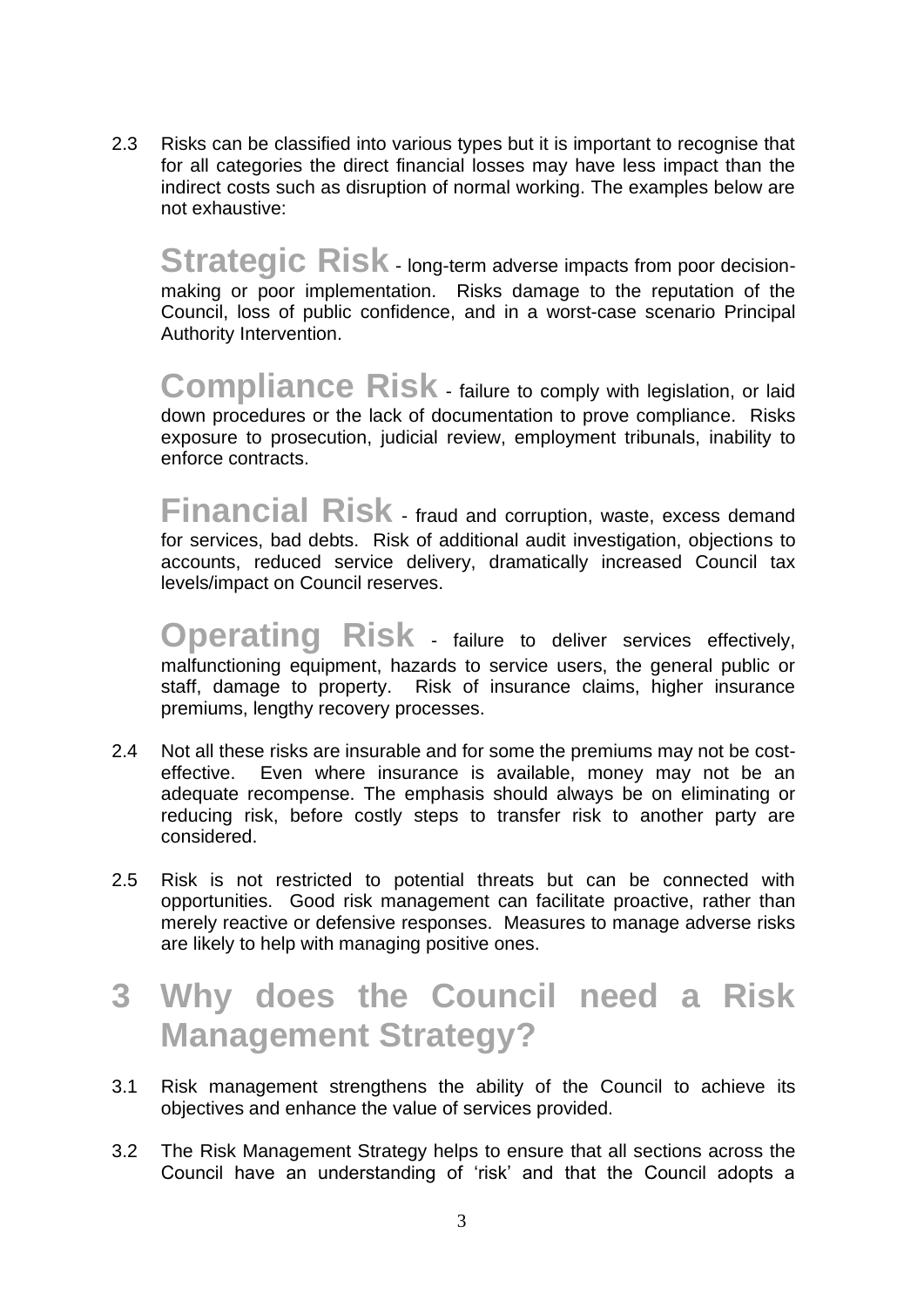uniform approach to identifying and prioritising risks. This should in turn lead to conscious choices as to the most appropriate method of dealing with each risk, be it elimination, reduction, transfer or acceptance.

- 3.3 Strategic risk management is an important element in demonstrating continuous service improvement.
- 3.4 There is an Audit requirement, now consolidated under the Accounts and Audit Regulations 2015 (SI 2003/533) to establish and maintain a systematic strategy, framework and process for managing risk. Risks and their controls will be collated in a Risk Register. A statement about the system of internal control and the management of risk will be included as part of the Annual Statement of Accounts.

### **4 What is the Council's Philosophy on Risk Management?**

4.1 **Risk Management Policy Statement** – Spennymoor Town Council recognises that, in addition to its statutory duties, there are cogent, moral and economic reasons to take all practicable and reasonable measures to safeguard people and the natural and built environments.

Whilst it is acknowledged that risk cannot be totally eliminated it is accepted that much can be done to reduce the extent of injury, damage and financial loss. Therefore, Spennymoor Town Council is committed to identifying, reducing or eliminating the risks to both people and the natural and built environments.

The Council will carry insurance in such amounts and in respect of such perils as will provide protection against significant losses, where insurance is required by law or contract and in other circumstances where risks are insurable and premiums cost-effective.

The Council will seek to embed effective risk management into its culture, processes and structure to ensure that opportunities are maximised. The Council will seek to encourage managers to identify, assess and manage risks, and learn to accept the right risks.

### **5 What is the Risk Management Process?**

5.1 Implementing the Strategy involves identifying, analysing/prioritising, managing and monitoring risks.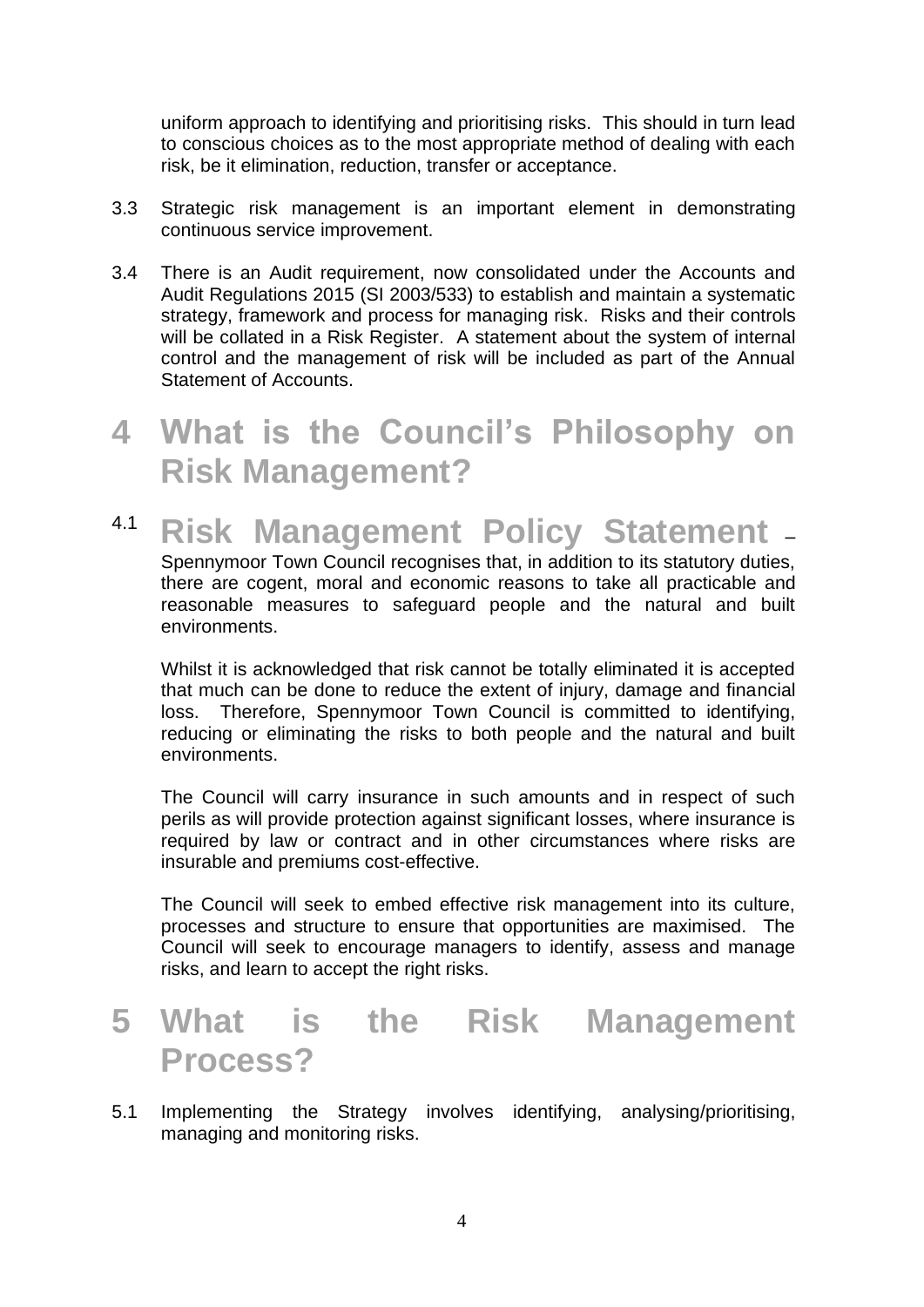**Risk Identification** – Identifying and understanding the hazards and risks facing the Council is crucial if informed decisions are to be made about policies or service delivery methods. The risks associated with these decisions can then be effectively managed. All risks identified will be recorded in the Council's Risk Register.

**Risk Analysis** – Once risks have been identified they need to be systematically and accurately assessed using proven techniques. Analysis should make full use of any available data on the potential frequency of events and their consequences. If a risk is seen to be unacceptable, then steps need to be taken to control it or respond to it.

**Risk Prioritisation** - An assessment should be undertaken of the impact and likelihood of risks occurring, with impact and likelihood being scored Low (1), Medium (2) and High (3).



The scores for impact and likelihood are added together. Risks scoring 4 and above will be subject to detailed consideration and preparation of a contingency/action plan to appropriately control the risk.

**Risk Control** – Risk control is the process of taking action to minimise the likelihood of the risk event occurring and/or reducing the severity of the consequences should it occur. Typically, risk control requires the identification and implementation of revised operating procedures, but in exceptional cases more drastic action will be required to reduce the risk to an acceptable level.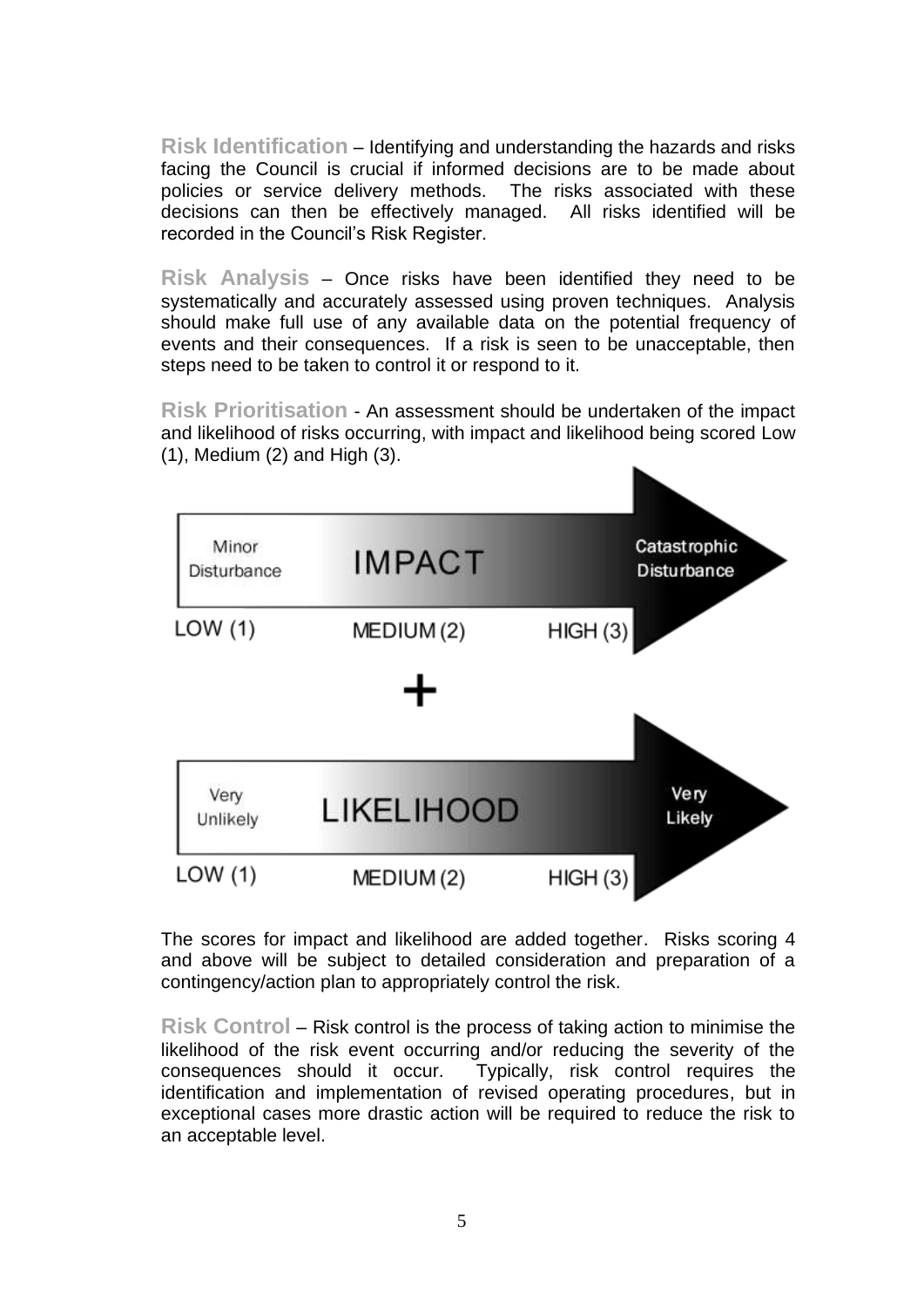Options for control include:

- **Elimination** the circumstances from which the risk arises are ceased so that the risk no longer exists;
- Reduction loss control measures are implemented to reduce the impact/likelihood of the risk occurring;
- Transfer the financial impact is passed to others e.g. by revising contractual terms;
- **Sharing the risk with another party;**
- **Insuring** against some or all of the risk to mitigate financial impact; and,
- Acceptance documenting a conscious decision after assessment of areas where the Council accepts or tolerates risk.

#### **Risk Register**

A register will be compiled, identifying all of the Council's significant risks.

**Risk Monitoring** – The risk management process does not finish with putting any risk control procedures in place. Their effectiveness in controlling risk must be monitored and reviewed. It is also important to assess whether the nature of any risk has changed over time.

The information generated from applying the risk management process will help to ensure that risks can be avoided or minimised in the future. It will also inform judgements on the nature and extent of insurance cover and the balance to be reached between self-insurance and external protection.

### **6 How will it feed into the Council's existing policies?**

Initial identification of risks will be by managers compiling a list of the risks in their service area(s). Risks will be discussed monthly at the Senior Management Team Meeting chaired by the Town Clerk.

### **Achieving the Council's Objectives** – In

setting its objectives, the Council should also assess the threats to achieving these objectives. The Council will build risk management procedures into the way that it operates as part of a commitment to quality and continuous service improvement. As part of the review process, the Senior Management Team will assess the strategic and operational risks associated with the service under review. Recommendations for risk control will be built into Service Improvement and Delivery Plans.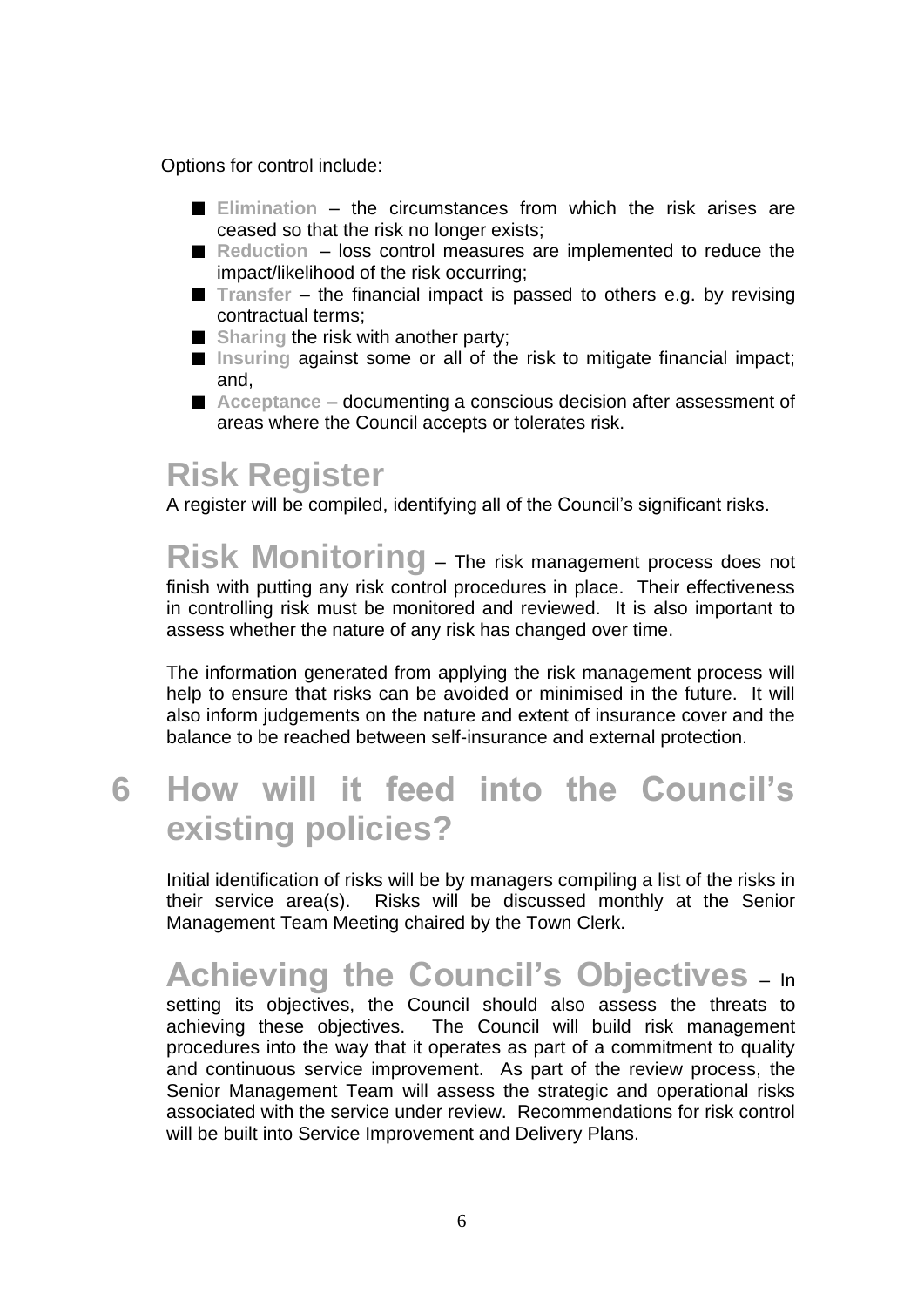**Projects and Service Changes** – service managers and project officers developing projects or recommending service changes will ensure that risks are identified and the measures to eliminate or control risks are documented in agenda reports/briefing papers to be considered by Council and committees.

**Partnership Working** – the Council may enter into partnerships with organisations from the public, private, voluntary and community sectors. Some of these organisations may not have the same sensitivities to the risks that the Council sees as important. Part of the process of setting up future partnerships will be to ensure that all relevant risks are identified and that appropriate control mechanisms are built into the management arrangements for any partnership.

## **7 Roles and Responsibilities**

It is important that risk management becomes embedded into the everyday culture and performance management process of the Council. The roles and responsibilities set out below, are designed to ensure that risk is managed effectively right across the Council and its operations, and responsibility for risk is located in the right place. Those who best know the risks to a particular service are those responsible for it. The process must be driven from the top but must also involve staff throughout the organisation.

**Members** – risk management is seen as a key part of Members' stewardship role and there is an expectation that Members will lead and monitor the approach adopted. This will include:

- Approval of the Risk Management Strategy;
- Analysis of key risks in reports on major projects, ensuring that all future projects and services undertaken are adequately risk managed;
- Consideration, and if appropriate, endorsement of the Annual Governance Statement; and,
- Assessment of risks whilst setting the budget, including any bids for resources to tackle specific issues.

**Senior Managers** will act as the risk champions for their section, assisting with identifying all risks in their section and the compilation of the Risk Register. They will manage risk effectively in their particular service areas or projects and report how threats and risks have been managed to the Town Clerk. This includes identifying, analysing, prioritising, monitoring and reporting on service risks and any control actions taken.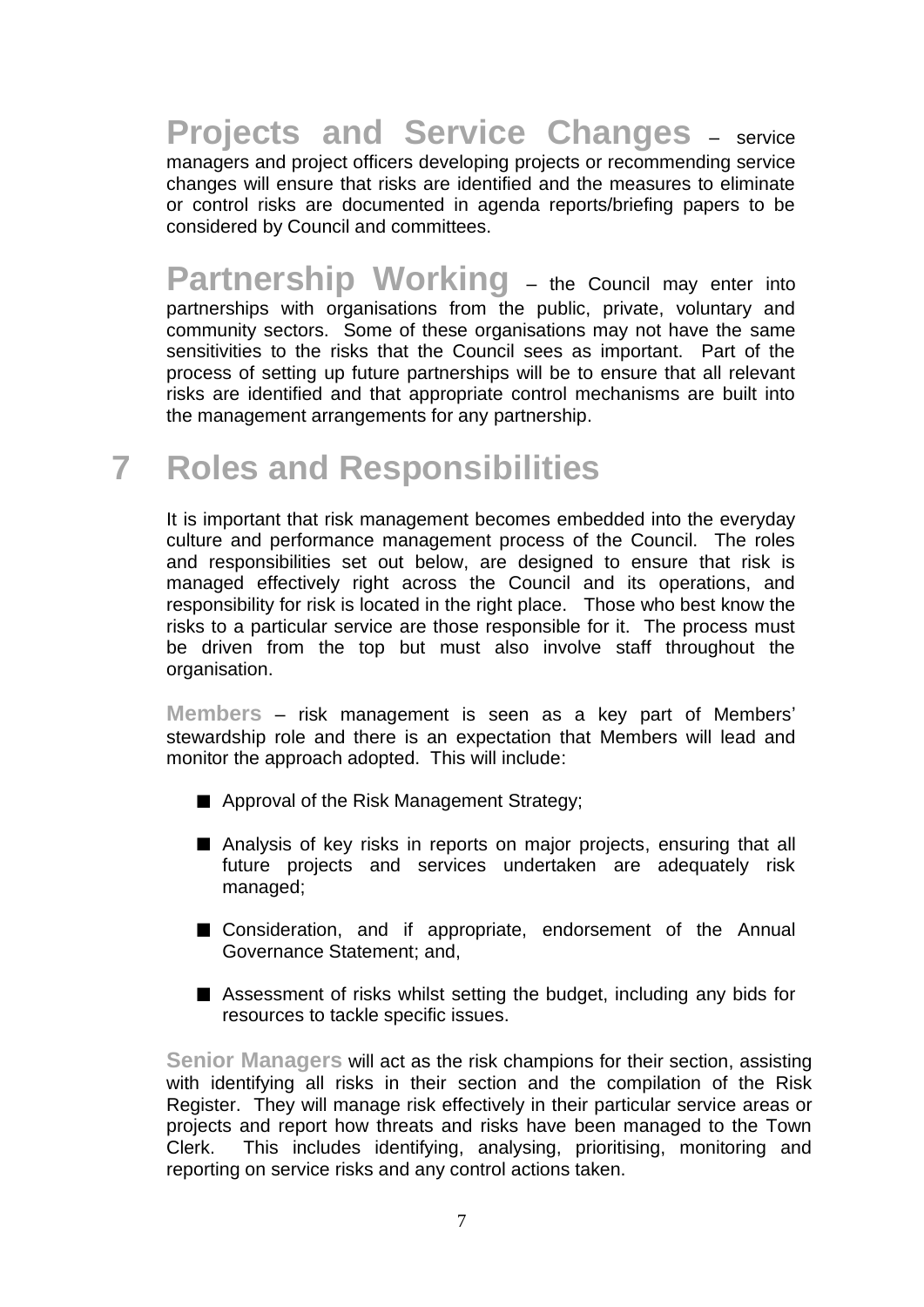**Town Clerk** – will act as the Lead Officer on Risk Management, overseeing the implementation of the detail of the Risk Management Strategy.

The Town Clerk will:

- **provide advice as to the legality of policy and service delivery choices;**
- $\blacksquare$  provide advice on the implications of potential service actions for the Council's corporate aims and objectives;
- update Council and Senior Managers on the implications of new or revised legislation;
- assist in handling any litigation claims;
- **P** provide advice on any human resource issues relating to strategic policy options or the risks associated with operational decisions and assist in handling cases of work related illness or injury;
- advise on any health and safety implications of the chosen or proposed arrangements for service delivery; and,
- report progress to Council via the Policy and Resources Committee as detailed below.

**Town Clerk** – as the Council's Section 151 Officer, will:

- work with the Finance Manager to assess and implement the Council's insurance requirements;
- assess the financial implications of strategic policy options;
- **provide assistance and advice on budgetary planning and control;**
- work with the Finance Manager to assess and ensure that the Financial Information System allows effective budgetary control; and
- work with the Finance Manager to assess and inform investment decisions made by the Council.

**The Town Clerk and Finance Manager** will:

- **E** ensure that Risk Management is an integral part of the Review Process;
- ensure that recommendations for risk control are detailed in Service Review Reports; and ,
- will assist in developing and monitoring Performance Indicators for Risk Management.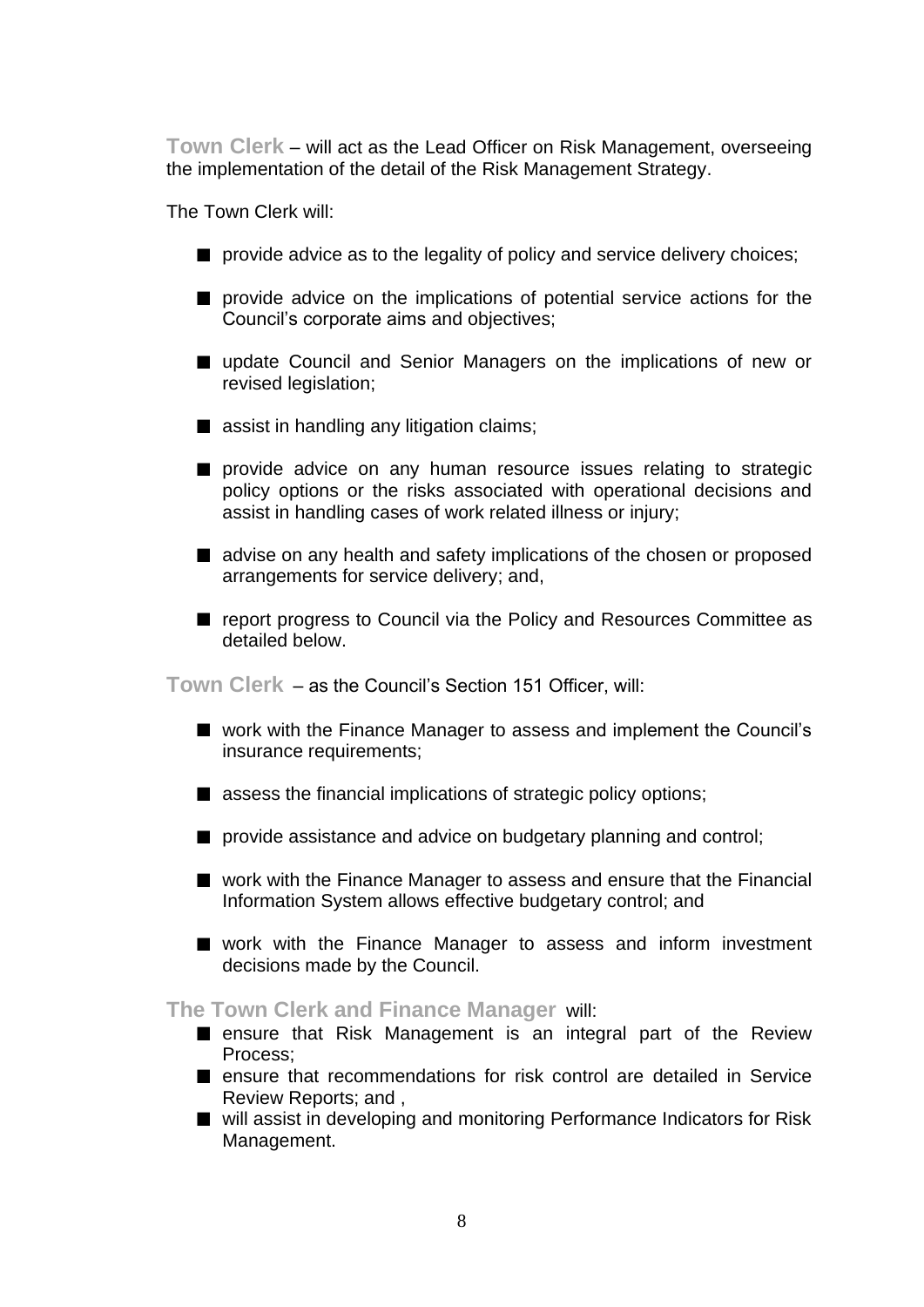**Employees** – will undertake their job within risk management guidelines ensuring that the skills and knowledge passed to them are used effectively. All employees will maintain an awareness of the impact and costs of risks and how to feed data into the formal process. They will work to control risks or threats within their jobs, monitor progress and report on job related risks to their line manager.

**Role of Internal Audit** –Internal Audit provides an important scrutiny role carrying out audits to provide independent assurance to the Audit Committee that the necessary risk management systems are in place and all significant business risks are being managed effectively.

Internal Audit assists the Council in identifying both its financial and operational risks and seeks to assist the Council in developing and implementing proper arrangements to manage them, including adequate and effective systems of internal control to reduce or eliminate the likelihood of errors or fraud.

The Internal Audit Report, and any recommendations contained within it, will help to shape the Annual Statement of Internal Control.

**Training** – Risk Management training will be provided to Members, service managers and key staff via appropriate workshops. The aim will be to ensure that both Members and staff have the skills necessary to identify, evaluate and control the risks associated with the services they provide.

In addition to the roles and responsibilities set out above, the Council is keen to promote an environment within which individuals/groups are encouraged to report adverse incidents promptly and openly. The Council's adopted Whistleblowing Policy assists in this regard.

### **8 Future Monitoring**

**Review of Risk Management Strategy** - This Strategy will be reviewed on a regular basis as part of the Council's continuing review of its Policy Documents, Standing Orders and Financial Regulations. Recommendations for change will be reported to the Policy and Resources Committee.

Once the initial work to establish a Risk Register has been completed, it is crucial that the information is regularly reviewed and updated. New risks will emerge and need to be controlled. Feedback from Internal and External Audit can identify areas for improvement, as can the sharing of best practice via professional bodies e.g. the National Association of Local Councils.

**Reporting on Progress** – The Town Clerk/Finance Manager will present an annual report to the Policy and Resources Committee detailing progress